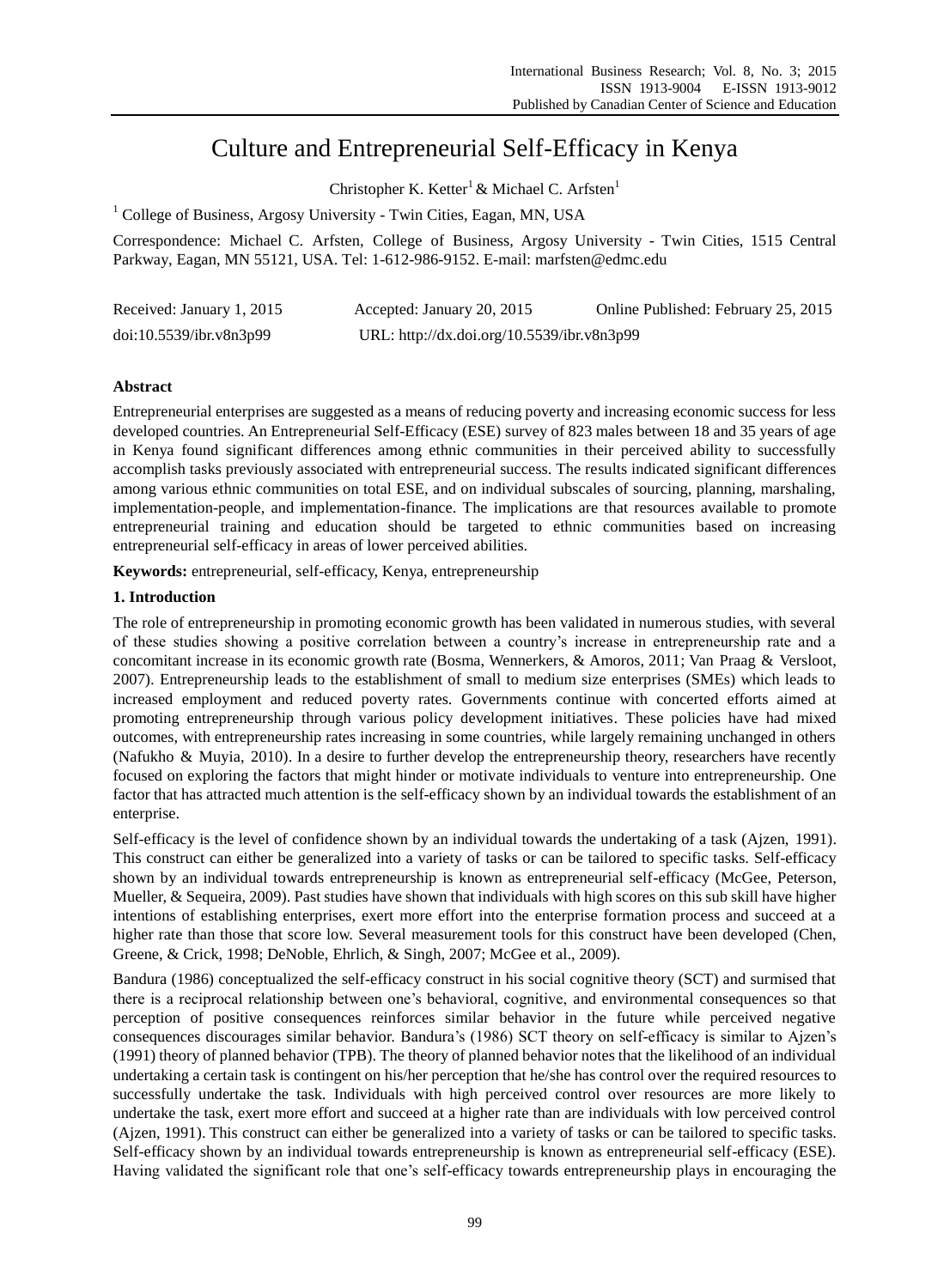inception of an enterprise and persisting during the process, some researchers have begun to question whether ESE is contingent on culture (McGee et al., 2009).

Culture has been conceptualized variedly in past studies, with some studies viewing culture from a societal stance (Hofstede, 1981; House, Hanges, Javidan, Dorfman, & Gupta, 2004); and others have viewed it from an organizational stance (House, et al., 2004). Still, other researchers have alluded to the existence of subcultures within societies or organizations and conceptualized culture based on the racial (Gibson, 2008) or ethnic roots of participants (Mungai & Ogot, 2012). Consequently, various tools for measuring this construct have been developed with Hofstede's (1984) scale being one of the most widely used. This scale classifies societal cultures into four dimensions consisting of power distance, uncertainty avoidance, individualism versus collectivism, and masculinity versus femininity. Further research led to the addition of three more dimensions: long versus short-term orientation, indulgence versus restraint and monumentalism versus self-restraint (Hofstede, Hofstede, Minkov, & Vinken, 2008).

The purpose of this study is to explore if there are differences in entrepreneurial self-efficacy among young males in eleven ethnic communities in Kenya. McGee et al. (2009) called for examination of the relationship between these two constructs while Mungai & Ogot (2012) pointed to the scarcity of entrepreneurial studies from an African context in the extant literature, noting that studies that had been undertaken from a Western paradigm could not be generalized to Africa because of differences in the stages of cultural evolution. Ethnicity in African countries remains the cultural perspective by which members identify themselves; in contrast, Western sub-cultures have evolved to reflect the national cultures of the specific countries (Mungai & Ogot, 2012).

Understanding the link between culture and entrepreneurial self-efficacy will be of significant interest to schools, micro-credit institutions, and corporations. An individual's self-efficacy score can be improved through training, mentorship, or motivation. Schools tasked with training future entrepreneurs will benefit from this study by gaining insights into the role that culture plays in motivating individuals towards entrepreneurship. This insight can be used in establishing custom curriculums based on an ethnic community's scores. Outcomes of this study will also aid a micro-credit institution's determination of the level of training that various ethnic communities need before extending credit to entrepreneurs. Within a corporate setting, this study can inform corporations keen on expanding to ethnically diverse countries of the level of training employees may need in order to foster corporate entrepreneurship.

## *1.1 Research Questions*

- 1) Are there differences in total ESE among the 11ethnic communities in Kenya?
- 2) Are there differences in ESE subscales among the 11ethnic communities in Kenya?

## **2. Literature Review**

Wennberg, Pathak, and Autio (2013) explored whether culture moderates the positive relationship between entrepreneurial entry and self-efficacy. Using House et al.'s (2004) Performance Orientation and Institutional Collectivism scales to measure culture, Wennberg et al. (2013) concluded that the relationship between entrepreneurial entry and self-efficacy is moderated by these two constructs. Kumar and Uzkurt (2011) found that self-efficacy and consumer innovativeness are positively correlated and that this correlation is moderated by Hofstede's (1984) individualism dimension.

Urban (2006) examined differences in self-efficacy among three sub-cultures in South Africa: Indians, Blacks, and Caucasians. He argued that sub-cultures have different motivational factors and hypothesized that levels of intentions towards establishing enterprises may vary for various sub-cultures. Using a modified 15-item scale developed using items from the generalized efficacy scale and Chen et al.'s (1998) scale, Urban (2006) concluded that there were statistically significant differences between Indians and Blacks on ESE innovation. He also found differences in ESE finance between Indians and Caucasians as well as differences in general self-efficacy between Indians and Caucasians.

Jung, Ehrlich, Alex, and DeNoble (2001) investigated ESE differences between a U.S. sample and a Korean sample, two societies that score differently on Hofstede's (1997) individualism and uncertainty avoidance dimensions. The individualism dimension measures the strength of the social bonds among societal members and societies scoring high on this dimension are described as individualistic while societies scoring low are described as collectivist. The uncertainty avoidance dimension describes the extent to which societal members are able to tolerate situations that are novel, uncertain, unpredictable, or unstructured and societies scoring high on this dimension are considered to prefer predictable or stable situations. The U.S. scores higher on the individualism dimension and lower on the uncertainty avoidance dimension compared to Korea. Analysis of sample differences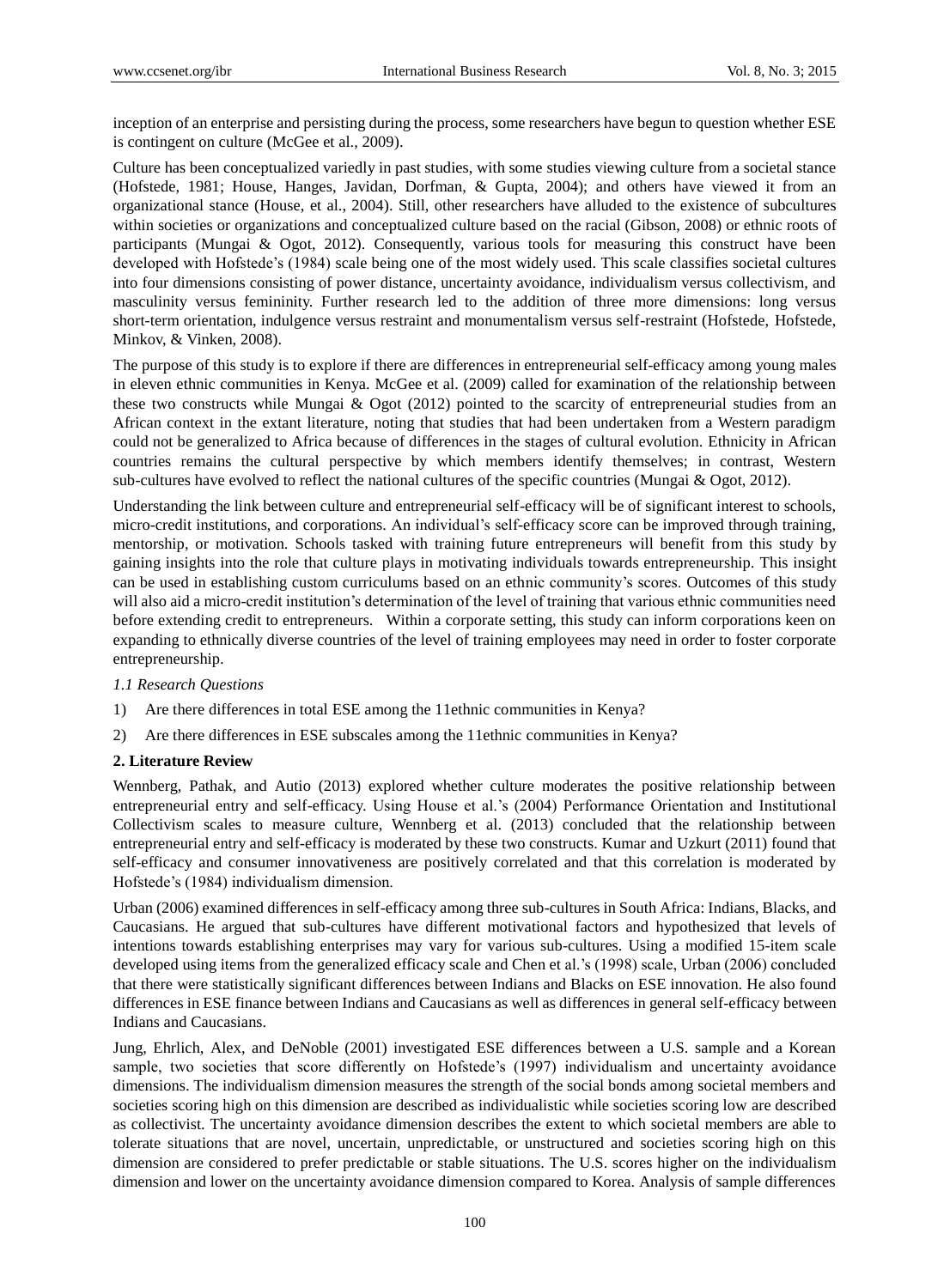between the two countries found differences on ESE between the two samples (Jung et al., 2001).

This study seeks to expand the literature on the relationship between culture and ESE by examining differences in ESE between 11 Kenyan ethnic communities. The next section presents the methodology to be used in exploring the differences.

## **3. Method**

A survey will be used to explore differences in entrepreneurial intentions among males age 18 to 35 from 11 ethnic communities in Kenya.

## *3.1 Instrumentation*

The Entrepreneurial Self-Efficacy (ESE) scale, a 19-item survey instrument, is used to survey participants from the 11communities (McGee et al., 2009). The independent variable is ethnicity while the dependent variables are total ESE score, as well as, the five subscale scores. The subscales are searching (brainstorming, need identification, and product/service design), planning (estimating demand, pricing, funding, and marketing), marshaling (visioning, networking, business planning), implementation-people (supervising, recruiting, delegating, problem-solving, motivating, and training), and implementation-finance (maintaining finances, managing assets, interpreting financials). Items are rated by participants in terms of their confidence in their ability to complete the activities described by the subscales. Ratings are scored from  $1 = \text{very little confidence to } 5 = \text{complete confidence.}$ Higher scores indicate the participants' confidence in accomplishing the items shown to be related to entrepreneur success (McGee et al., 2009).

## *3.2 Sample*

This study builds on Ketter (2014) by expanding the number of sub-cultures from six to 11 ethnicities in Kenya. Participants were randomly selected from Kenya's 11 largest ethnic communities: Kalenjin, Kamba, Kikuyu, Kisii, Luhya, Luo, Masai, Meru, Mijikenda, Somali, and Turkana. Participants were sampled from 11 ethnically homogeneous rural counties in Kenya. Participants were limited to males, aged 18-34 years old.

Cluster sampling was used to identify counties with the largest concentration of targeted ethnic communities and research assistants were instructed to visit and obtain participants from the largest town in that particular county. For example, Kakamega County is predominantly inhabited by members of the Luhya ethnic community. The largest town in this county is Kakamega and so participants from the Luhya community were sampled from this city. Table 1 presents the percentage of the Kenyan population by ethnicity, sample size, percentage of sample by ethnicity, and representative county for sampling each ethnicity. Sample sizes were based on population percentages for each ethnicity. G\*Power 3 was used to estimate the sample size with .80 power and a medium effect (Faul, Erdfelder, Lang, & Buchner, 2007). The total sample was 823.

| Ethnicity | Percent of Population | Sample | Percent of Sample | Sample Town, County         |
|-----------|-----------------------|--------|-------------------|-----------------------------|
| Kalenjin  | 14.2                  | 117    | 14.2              | Eldoret, Uasin Gishu County |
| Kamba     | 11.2                  | 92     | 11.2              | Machakos, Machakos county   |
| Kikuyu    | 19.0                  | 156    | 19.0              | Nyeri, Nyeri County         |
| Kisii     | 6.3                   | 52     | 6.3               | Kisii, Kisii County         |
| Luhya     | 15.3                  | 126    | 15.3              | Kakamega, Kakamega County   |
| Luo       | 11.6                  | 96     | 11.7              | Siaya, Siaya County         |
| Masai     | 2.4                   | 21     | 2.6               | Narok, Narok County         |
| Meru      | 4.8                   | 38     | 4.6               | Meru, Meru County           |
| Mijikenda | 5.6                   | 46     | 5.6               | Kilifi, Kilifi County       |
| Somali    | 6.8                   | 56     | 6.8               | Garissa, Garissa County     |
| Turkana   | 2.8                   | 23     | 2.8               | Lodwar, Turkana County      |

Table 1. Ethnic population distribution, sample size, and source

## *3.3 Procedures*

Research assistants in the largest city in each of the 11countries randomly selected participants from the public who were asked to participate in the research study. If they agreed, the participants were given a consent form and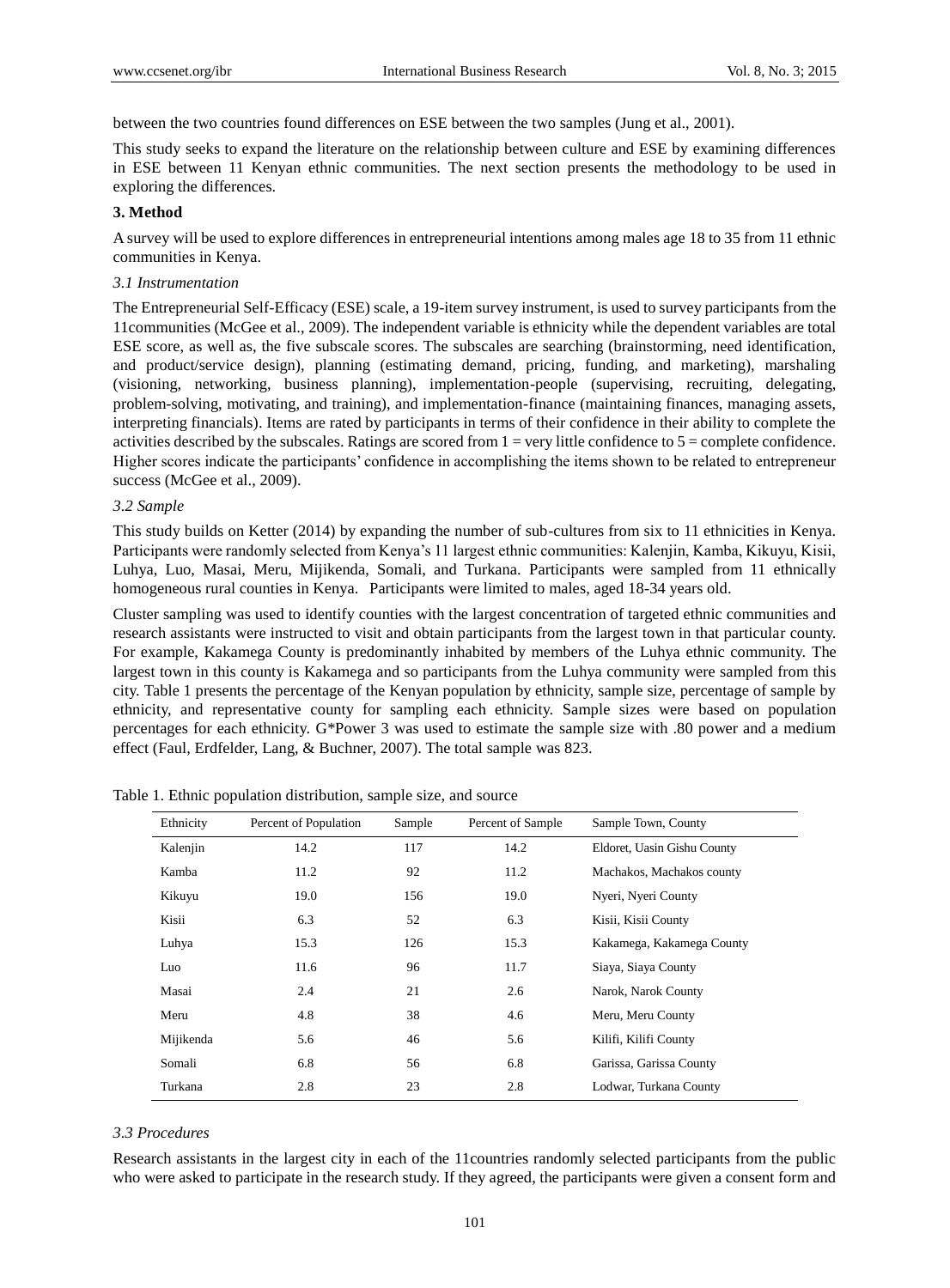the ESE survey form to complete.

### *3.4 Alpha Level*

The alpha level for rejection of the null hypothesis was set at .001. A Bonferroni adjustment was used to control for multiple post-hoc analyses in order to keep the post-hoc alpha level at .001 (Shaffer, 1995).

## **4. Results**

## *4.1 General Results*

A Shapiro-Wilk's test (p  $> 0.05$ ) (Razali & Wah, 2011; Shapiro & Wilk, 1965) and a visual inspection of the histograms, normal Q-Q plots, and box plots showed that the exam scores were approximately normally distributed for each ethnic group. The studentized range was used to assess for significant differences in kurtosis on each independent variable among the ethnicities  $(p > .001)$  indicating that there was not a violation of normality due to kurtosis (Tracy & Doane, 2005). A Levene's test indicated a lack of equality of variances in the samples (homogeneity of variance) ( $p = .000$ ) (Tabachnick & Fidell, 2007) as did a Brown-Forsythe test for equal group variances (p=.000) (Brown & Forsythe, 1974). While Analysis of Variance (ANOVA) is generally considered to be robust to violations of normality, it is not robust in terms of violations of the assumption of homogeneity of variance (Box, 1954; Ramsey & Ramsey, 2009). Wilcox, Charlin, and Thompson (1986) demonstrated that the Brown-Forsythe and Welch adjustments to ANOVA are not applicable to control for violations of the assumption of homogeneity of variance when sample sizes are not equal, which is the case in this study. Therefore, a nonparametric test of hypothesis would be used for the analyses. Table 2 presents the nonparametric Levene test of homogeneity of variances. It indicates that the variances differ significantly among ethnicities on the total ESE score, and on all ESE subscales (Nordstokke & Zumbo, 2010). Mood's median test was selected for the analyses of the hypotheses as it is more robust in terms of heterogeneity of variance than the Kruskal-Wallis test.

| Dependent Variable                  | F     | df1 | df2 | Sig. |
|-------------------------------------|-------|-----|-----|------|
| <b>Total ESE</b>                    | 6.922 | 10  | 812 | .000 |
| <b>ESE</b> Searching                | 7.172 | 10  | 812 | .000 |
| <b>ESE Planning</b>                 | 4.177 | 10  | 812 | .000 |
| <b>ESE</b> Marshaling               | 4.872 | 10  | 812 | .000 |
| <b>ESE</b> Implementation-People    | 6.963 | 10  | 812 | .000 |
| <b>ESE</b> Implementation-Financial | 7.689 | 10  | 812 | .000 |

Table 2. Nonparametric Levene's test of equality of error variance for ESE scores <sup>a</sup>

<sup>a</sup> Tests the null hypothesis that error variance for the median of the dependent variable is equal across all groups.

#### *4.2 Test of Hypotheses*

An initial consideration was whether age and years of post-secondary education could act as covariates to influence the effect of ethnicity on ESE scores. An analysis of covariance was conducted with ethnicity as the independent variable, age and years of post-secondary education as covariates and the total ESE score as the dependent variable. The analysis indicated that age, years of post-secondary education, and all interaction terms were not significant at *p*=.01. Thus age and years of post-secondary education were not considered in any further analyses.

#### 4.2.1 Hypothesis 1

Hypothesis 1 is whether there are significant differences in Total ESE scores among the 11 ethnic communities in Kenya. Table 3 presents the descriptive statistics for total ESE score for each ethnicity. Table 4 presents a count of the number of subjects scoring above and at, or below, the Total ESE group median for each ethnicity. A Mood's median test, with a continuity correction, was performed to examine the relationship between ethnicity and total ESE scores. The relation between these variables was significant,  $X^2$  (10,  $N = 823$ ) = 143.336,  $p = .000$ , Cramer's *V* = .417. Cramer's *V*, a measure of effect size, indicates that ethnicity has a large effect on total ESE scores. Post hoc analyses were performed using Mood's median test, with the Bonferroni correction to maintain the pair-wise error rate. Table 5 presents the pairs of ethnic groups that showed significant differences ( $p = .000$ ) on the total ESE score. Cramer's *V* ranged from .361 to .634, indicating that the difference in ethnicity between the pairs had a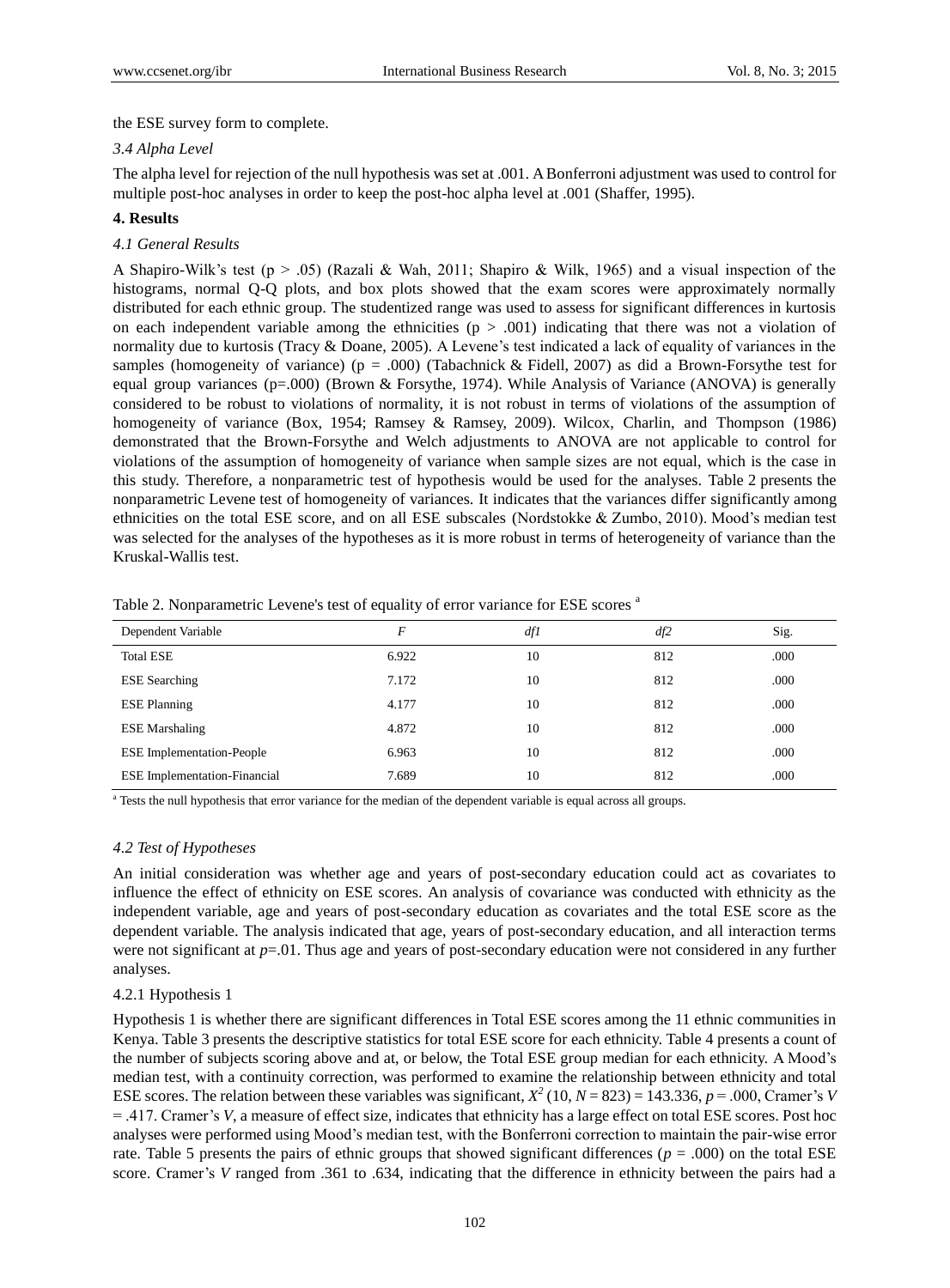medium to large effect on total ESE scores.

|           |     |      |      |        |                |      |      |       | Median 99.9% CI |
|-----------|-----|------|------|--------|----------------|------|------|-------|-----------------|
| Ethnicity | N   | Min  | Q1   | Median | Q <sub>3</sub> | Max  | IRQ  | Lower | Upper           |
| Kalenjin  | 117 | 1.37 | 2.92 | 3.32   | 3.58           | 4.89 | 0.66 | 3.14  | 3.47            |
| Kamba     | 92  | 1.89 | 2.80 | 3.21   | 3.63           | 4.63 | 0.83 | 3.00  | 3.47            |
| Kikuyu    | 156 | 2.37 | 3.54 | 3.89   | 4.32           | 4.84 | 0.78 | 3.74  | 4.16            |
| Kisii     | 52  | 2.47 | 3.42 | 3.74   | 4.12           | 5.00 | 0.70 | 3.47  | 3.95            |
| Luhya     | 126 | 2.47 | 2.89 | 3.05   | 3.33           | 4.63 | 0.44 | 3.00  | 3.16            |
| Luo       | 96  | 1.58 | 2.85 | 3.21   | 3.68           | 4.68 | 0.83 | 3.03  | 3.53            |
| Masaai    | 21  | 1.74 | 2.16 | 2.68   | 3.48           | 3.84 | 1.32 | 2.08  | 3.68            |
| Meru      | 38  | 2.58 | 3.08 | 3.45   | 3.82           | 5.00 | 0.73 | 3.11  | 3.79            |
| Mijikenda | 46  | 1.42 | 2.84 | 3.21   | 3.74           | 4.58 | 0.90 | 2.84  | 3.74            |
| Somali    | 56  | 2.37 | 2.63 | 3.22   | 4.23           | 5.00 | 1.60 | 2.63  | 3.84            |
| Turkana   | 23  | 1.84 | 2.21 | 2.58   | 2.89           | 3.58 | 0.68 | 2.11  | 3.00            |
| Total     | 823 | 1.37 | 2.95 | 3.32   | 3.84           | 5.00 | 0.89 | 3.21  | 3.47            |

Table 3. Descriptive statistics for total ESE score by ethnicity

Table 4. Total ESE by ethnicity crosstabulation

| Count       |     | Ethnicity |                       |       |       |     |        |      |           |        |         | Total |
|-------------|-----|-----------|-----------------------|-------|-------|-----|--------|------|-----------|--------|---------|-------|
|             |     |           | Kalenjin Kamba Kikuyu | Kisii | Luhya | Luo | Masaai | Meru | Mijikenda | Somali | Turkana |       |
| $>$ Median  | 57  | 36        | 129                   | 40    | 31    | 42  | 5      | 22   | 22        | 25     |         | 411   |
| $==$ Median | 60  | 56        | 27                    | 12    | 95    | 54  | 16     | 16   | 24        | 31     | 21      | 412   |
| Total       | 117 | 92        | 156                   | 52    | 126   | 96  | 21     | 38   | 46        | 56     | 23      | 823   |

Table 5. Total ESE pair-wise post hoc tests

|        | Ethnicity                | Median | $\chi^2$ <sup>a</sup> | df | Asymptotic Significance <sup>b</sup> | Cramer's V |
|--------|--------------------------|--------|-----------------------|----|--------------------------------------|------------|
| Kikuyu | $\overline{\phantom{a}}$ | 3.89   |                       |    |                                      |            |
|        | Kalenjin                 | 3.32   | 33.995                | 1  | 0.000                                | 0.361      |
|        | Somali                   | 3.22   | 28.135                | 1  | 0.000                                | 0.376      |
|        | Kamba                    | 3.21   | 47.382                | 1  | 0.000                                | 0.446      |
|        | Luo                      | 3.21   | 39.554                | 1  | 0.000                                | 0.405      |
|        | Luhya                    | 3.05   | 93.468                | 1  | 0.000                                | 0.583      |
|        | Masaai                   | 2.68   | 31.763                | 1  | 0.000                                | 0.444      |
|        | Turkana                  | 2.58   | 52.219                | 1  | 0.000                                | 0.559      |
| Kisii  | ۰.                       | 3.74   |                       |    |                                      |            |
|        | Luhya                    | 3.05   | 39.869                | 1  | 0.000                                | 0.486      |
|        | Turkana                  | 2.58   | 27.421                | 1  | 0.000                                | 0.634      |

<sup>a</sup> Pearson chi-square with continuity correction.

<sup>b</sup> Significant at the 0.001 level with Bonferroni correction.

## 4.2.2 Hypothesis 2

Hypothesis 2 is whether there are significant differences on the ESE subscale scores (searching, planning, marshaling, implementation-people, and implementation-finance) among the 11 ethnic communities in Kenya.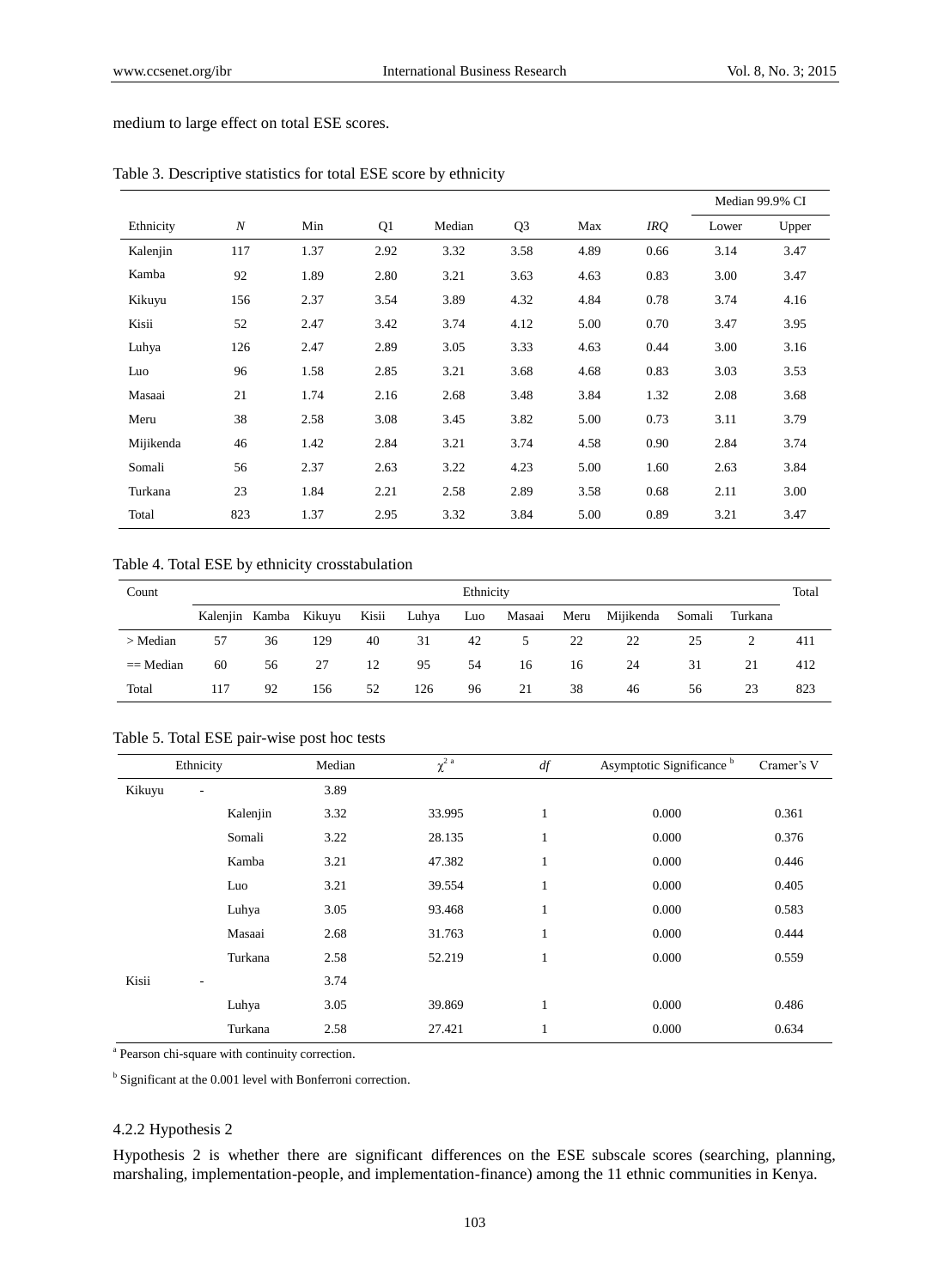## 4.2.2.1 ESE Searching

Table 6 presents the descriptive statistics for the ESE searching score for each ethnicity. Table 7 presents a count of the number of subjects scoring above and at, or below, the ESE searching group median for each ethnicity. A Mood's median test, with a continuity correction, was performed to examine the relationship between ethnicity and ESE searching scores. The relation between these variables was significant,  $X^2$  (10,  $N = 823$ ) = 97.592,  $p = .000$ , Cramer's *V* = .344, indicating that ethnicity has a fairly large effect on ESE searching scores. Post hoc analyses were performed using Mood's median test, with the Bonferroni correction. Table 8 presents the pairs of ethnic groups that showed significant differences ( $p = .000$ ) on the ESE searching score. Cramer's *V* ranged from .353 to .544, indicating that the difference in ethnicity between the pairs had a medium to large effect on ESE searching scores.

| Ethnicity | N   | Min  | Q1   | Median | Q <sub>3</sub> | Max  | IRQ. | Median 99.9% CI |       |
|-----------|-----|------|------|--------|----------------|------|------|-----------------|-------|
|           |     |      |      |        |                |      |      | Lower           | Upper |
| Kalenjin  | 117 | 1.00 | 2.33 | 2.67   | 3.33           | 5.00 | 1.00 | 2.67            | 3.33  |
| Kamba     | 92  | 1.00 | 2.00 | 2.33   | 2.67           | 4.33 | 0.67 | 2.00            | 2.67  |
| Kikuyu    | 156 | 1.33 | 2.67 | 3.33   | 3.67           | 5.00 | 1.00 | 3.00            | 3.67  |
| Kisii     | 52  | 1.67 | 2.42 | 3.33   | 3.92           | 5.00 | 1.50 | 2.67            | 3.67  |
| Luhya     | 126 | 2.00 | 2.67 | 3.00   | 3.67           | 5.00 | 1.00 | 3.00            | 3.33  |
| Luo       | 96  | 1.33 | 2.67 | 3.00   | 3.67           | 5.00 | 1.00 | 3.00            | 3.33  |
| Masaai    | 21  | 1.67 | 2.00 | 2.33   | 3.00           | 4.00 | 1.00 | 2.00            | 3.33  |
| Meru      | 38  | 1.33 | 2.67 | 3.33   | 3.67           | 5.00 | 1.00 | 2.67            | 3.67  |
| Mijikenda | 46  | 1.50 | 2.75 | 3.25   | 4.00           | 4.75 | 1.25 | 2.75            | 3.75  |
| Somali    | 56  | 1.00 | 2.67 | 3.33   | 4.00           | 5.00 | 1.33 | 2.67            | 3.67  |
| Turkana   | 23  | 1.00 | 1.67 | 2.00   | 2.33           | 3.00 | 0.66 | 1.67            | 2.33  |
| Total     | 823 | 1.00 | 2.67 | 3.00   | 3.67           | 5.00 | 1.00 | 3.00            | 3.00  |

Table 6. Descriptive statistics for ESE searching score by ethnicity

Table 7. ESE searching by ethnicity crosstabulation

| Count       |          | Ethnicity<br>Total |        |       |       |     |        |      |                          |    |          |     |
|-------------|----------|--------------------|--------|-------|-------|-----|--------|------|--------------------------|----|----------|-----|
|             | Kaleniin | Kamba              | Kikuyu | Kisii | Luhya | Luo | Masaai | Meru | Mijikenda Somali Turkana |    |          |     |
| $>$ Median  | 45       | 9                  | 93     | 29    | 53    | 47  | 4      | 20   | 28                       | 31 | $\Omega$ | 359 |
| $==$ Median | 72       | 83                 | 63     | 23    | 73    | 49  | 17     | 18   | 18                       | 25 | 23       | 464 |
| Total       | 117      | 92                 | 156    | 52    | 126   | 96  | 21     | 38   | 46                       | 56 | 23       | 823 |

#### Table 8. ESE searching post hoc pair-wise tests

|                                   | Ethnicity | Median | $\chi^2$ <sup>a</sup> | $d\!f$                   | Asymptotic Significance <sup>b</sup> | Cramer's $V$ |
|-----------------------------------|-----------|--------|-----------------------|--------------------------|--------------------------------------|--------------|
| Kamba<br>$\overline{\phantom{a}}$ |           | 2.33   |                       |                          |                                      |              |
|                                   | Kikuyu    | 3.33   | 57.313                | $\mathbf{1}$<br>л.       | 0.000                                | 0.489        |
|                                   | Kisii     | 3.33   | 33.840                | $\mathbf{I}$<br>1        | 0.000                                | 0.501        |
|                                   | Meru      | 3.33   | 26.070                | $\mathbf{1}$<br>$\bf{1}$ | 0.000                                | 0.468        |
|                                   | Somali    | 3.33   | 34.386                | -1                       | 0.000                                | 0.498        |
|                                   | Mijikenda | 3.25   | 38.225                | $\mathbf{I}$<br>$\bf{1}$ | 0.000                                | 0.544        |
|                                   | Luhya     | 3.00   | 25.663                | $\mathbf{1}$<br>$\bf{1}$ | 0.000                                | 0.353        |
|                                   | Luo       | 3.00   | 32.626                | 1                        | 0.000                                | 0.428        |
| Kikuyu<br>$\sim$                  |           | 2.67   |                       |                          |                                      |              |
|                                   | Turkana   | 1.67   | 26.201                |                          | 0.000                                | 0.399        |

<sup>a</sup> Pearson chi-square with continuity correction.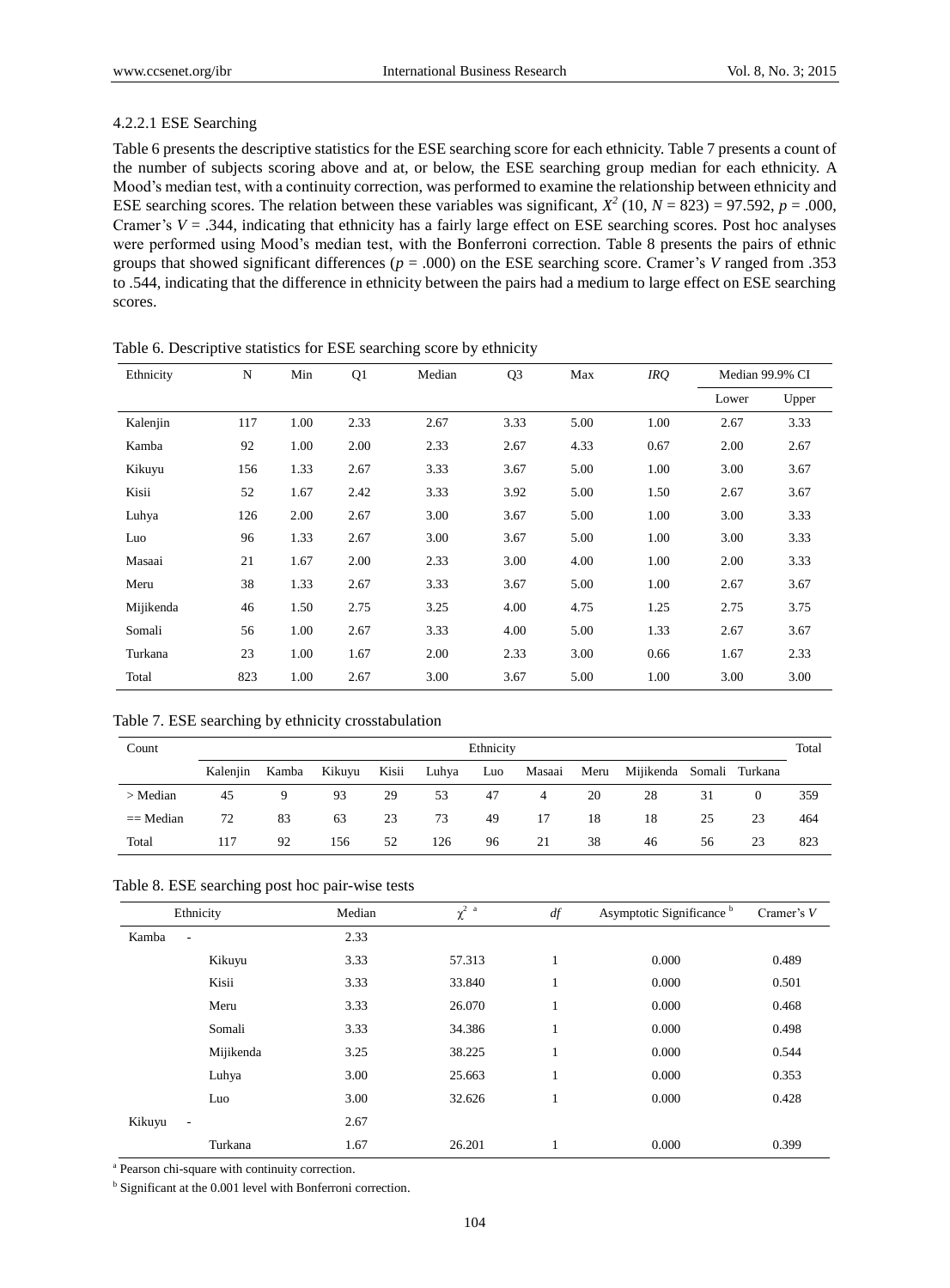#### 4.2.2.2 ESE Planning

Table 9 presents the descriptive statistics for the ESE planning score for each ethnicity. Table 10 presents a count of the number of subjects scoring above and at, or below, the ESE planning group median for each ethnicity. A Mood's median test, with a continuity correction, was performed to examine the relationship between ethnicity and ESE planning scores. The relation between these variables was significant,  $X^2$  (10,  $N = 823$ ) = 89.102,  $p = .000$ , Cramer's *V* = .331, indicating that ethnicity has a fairly large effect on ESE searching scores. Post hoc analyses were performed using Mood's median test, with the Bonferroni correction. Table 11 presents the pairs of ethnic groups that showed significant differences ( $p = .000$ ) on the ESE planning score. Cramer's *V* ranged from .461 to .490, indicating that the difference in ethnicity between the pairs had a fairly large effect on ESE planning scores.

| Ethnicity | N   | Min  | Q1   | Median | Q <sub>3</sub> | Max  | IRQ. | Median 99.9% CI |       |
|-----------|-----|------|------|--------|----------------|------|------|-----------------|-------|
|           |     |      |      |        |                |      |      | Lower           | Upper |
| Kalenjin  | 117 | 1.50 | 2.75 | 3.25   | 3.75           | 5.00 | 1.00 | 3.00            | 3.50  |
| Kamba     | 92  | 1.25 | 2.75 | 3.25   | 3.75           | 4.50 | 1.00 | 3.00            | 3.50  |
| Kikuyu    | 156 | 1.75 | 3.25 | 3.75   | 4.25           | 5.00 | 1.00 | 3.50            | 4.00  |
| Kisii     | 52  | 1.75 | 3.25 | 3.75   | 4.00           | 5.00 | 0.75 | 3.25            | 4.00  |
| Luhya     | 126 | 2.00 | 2.75 | 3.00   | 3.25           | 4.50 | 0.50 | 2.75            | 3.25  |
| Luo       | 96  | 1.75 | 2.75 | 3.25   | 3.75           | 4.75 | 1.00 | 3.00            | 3.50  |
| Masaai    | 21  | 2.00 | 2.13 | 2.75   | 3.38           | 3.75 | 1.25 | 2.00            | 3.50  |
| Meru      | 38  | 2.50 | 3.00 | 3.50   | 3.75           | 5.00 | 0.75 | 3.00            | 3.75  |
| Mijikenda | 46  | 1.67 | 2.67 | 3.33   | 4.00           | 5.00 | 1.33 | 2.67            | 4.00  |
| Somali    | 56  | 2.25 | 2.75 | 3.00   | 4.00           | 5.00 | 1.25 | 2.75            | 4.00  |
| Turkana   | 23  | 1.50 | 2.25 | 2.50   | 3.25           | 4.00 | 1.00 | 2.00            | 3.25  |
| Total     | 823 | 1.25 | 2.75 | 3.25   | 3.75           | 5.00 | 1.00 | 3.25            | 3.50  |

Table 9. Descriptive statistics for ESE planning score by ethnicity

Table 10. ESE planning by ethnicity crosstabulation

| Count       | Ethnicity                         |    |     |    |     |    |    |    |                                          |    |    | Total |
|-------------|-----------------------------------|----|-----|----|-----|----|----|----|------------------------------------------|----|----|-------|
|             | Kalenjin Kamba Kikuyu Kisii Luhya |    |     |    |     |    |    |    | Luo Masaai Meru Mijikenda Somali Turkana |    |    |       |
| $>$ Median  | 50                                | 36 | 103 | 37 | 25  | 47 | 5  | 20 | 19                                       | 24 | 4  | 370   |
| $==$ Median | 67                                | 56 | 53  | 15 | 101 | 49 | 16 | 18 | 17                                       | 32 | 19 | 443   |
| Total       | 117                               | 92 | 156 | 52 | 126 | 96 | 21 | 38 | 36                                       | 56 | 23 | 813   |

#### Table 11. ESE planning post hoc pair-wise tests

|       | Ethnicity | Median | $\gamma^2$ a | df | Asymptotic Significance <sup>b</sup> | Cramer's V |
|-------|-----------|--------|--------------|----|--------------------------------------|------------|
| Luhya | $\sim$    | 3.00   |              |    |                                      |            |
|       | Kikuyu    | 3.75   | 58.131       |    | 0.000                                | 0.461      |
|       | Kisii     | 3.75   | 40.466       |    | 0.000                                | 0.490      |

<sup>a</sup> Pearson chi-square with continuity correction.

<sup>b</sup> Significant at the 0.001 level with Bonferroni correction.

#### 4.2.2.3 ESE Marshaling

Table 12 presents the descriptive statistics for the ESE marshaling score for each ethnicity. Table 13 presents a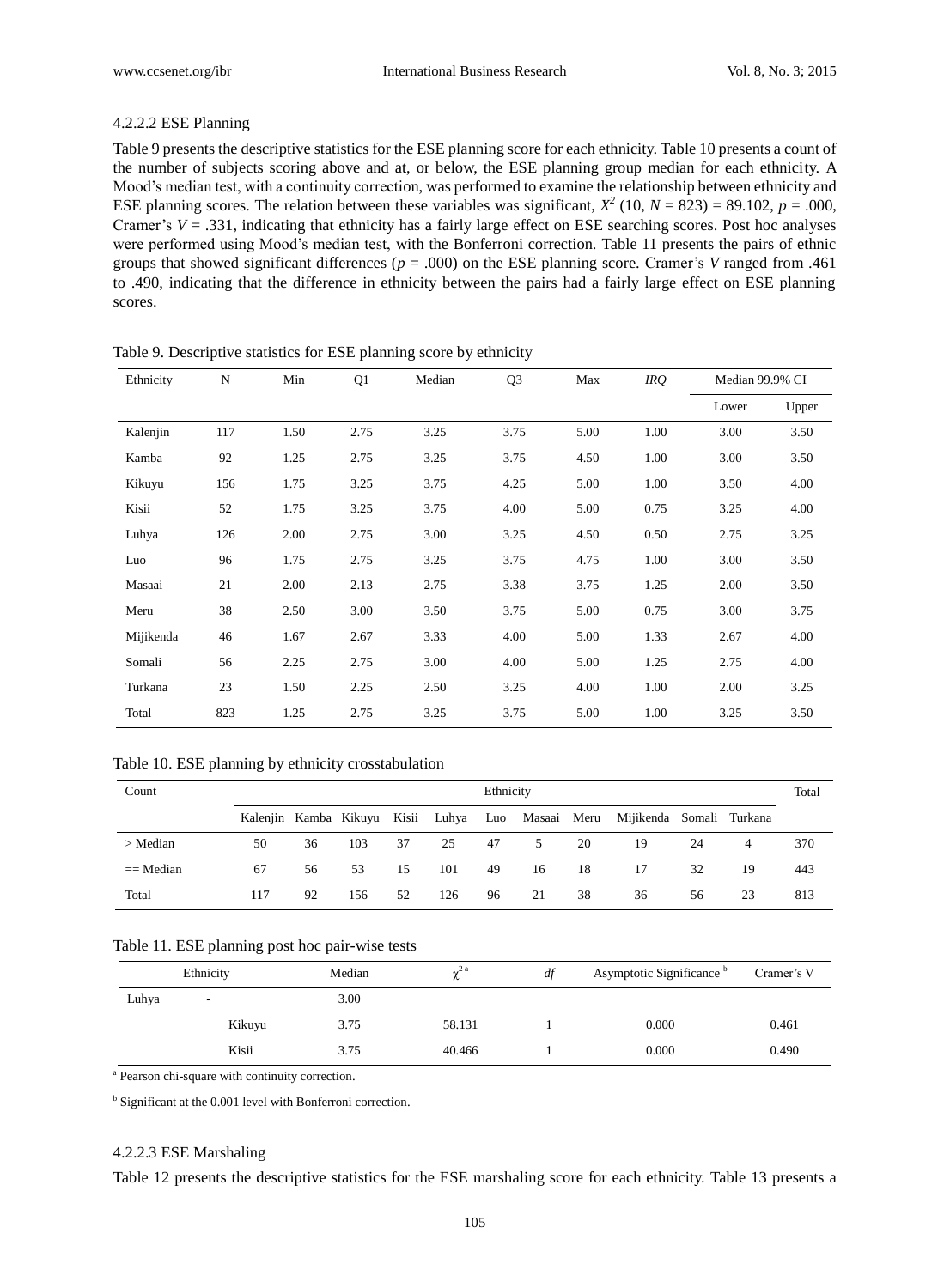count of the number of subjects scoring above and at, or below, the ESE marshaling group median for each ethnicity. A Mood's median test, with a continuity correction, was performed to examine the relationship between ethnicity and ESE marshaling scores. The relation between these variables was significant,  $X^2$  (10,  $N = 823$ ) = 97.549,  $p = 0.000$ , Cramer's  $V = 0.344$ , indicating that ethnicity has a fairly large effect on ESE marshaling scores. Post hoc analyses were performed using Mood's median test, with the Bonferroni correction. Table 14 presents the pairs of ethnic groups that showed significant differences (*p* = .000) on the ESE marshaling score. Cramer's *V* ranged from .322 to .458, indicating that the difference in ethnicity between the pairs had a fairly large effect on ESE marshaling scores.

Ethnicity N Min Q1 Median Q3 Max *IRQ* Median 99.9% CI Lower Upper Kalenjin 117 1.00 3.00 3.33 3.67 5.00 0.67 3.17 3.67 Kamba 92 1.00 2.67 3.33 3.67 5.00 1.00 3.00 3.67 Kikuyu 156 1.67 3.33 4.00 4.33 5.00 1.00 3.67 4.17 Kisii 52 2.00 3.00 3.85 4.33 5.00 1.33 3.33 4.33 Luhya 126 2.00 3.00 3.33 3.33 5.00 0.33 3.00 3.33 Luo 96 1.33 3.00 3.33 3.67 4.67 0.67 3.00 3.67 Masaai 21 1.67 2.33 2.67 3.33 4.67 1.00 2.00 3.50 Meru 38 2.33 3.00 3.33 3.67 5.00 0.67 3.00 3.67 Mijikenda 46 1.33 2.67 3.33 3.67 5.00 1.00 2.84 3.67 Somali 56 1.00 2.67 3.00 4.00 5.00 1.33 2.67 3.67 Turkana 23 1.33 2.33 2.67 3.33 3.67 1.00 2.00 3.33 Total 823 1.00 3.00 3.33 4.00 5.00 1.00 3.33 3.33

Table 12. Descriptive statistics for ESE marshaling score by ethnicity

Table 13. ESE Marshaling by ethnicity crosstabulation

| Count       |     |                |        |       |       |     | Ethnicity |      |           |        |         | Total |
|-------------|-----|----------------|--------|-------|-------|-----|-----------|------|-----------|--------|---------|-------|
|             |     | Kalenjin Kamba | Kikuyu | Kisii | Luhya | Luo | Masaai    | Meru | Mijikenda | Somali | Turkana |       |
| $>$ Median  | 44  | 38             | 109    | 34    | 30    | 33  | 3         | 13   | 17        | 24     |         | 348   |
| $==$ Median | 73  | 54             | 47     | 18    | 96    | 63  | 18        | 25   | 29        | 32     | 20      | 475   |
| Total       | 117 | 92             | 156    | 52    | 126   | 96  | 21        | 38   | 46        | 56     | 23      | 823   |

| Ethnicity                              |          | Median | $\chi^2$ $\,$ $^{\rm a}$ | df | Asymptotic Significance <sup>b</sup> | Cramer's $V$ |
|----------------------------------------|----------|--------|--------------------------|----|--------------------------------------|--------------|
| Kikuyu<br>$\qquad \qquad \blacksquare$ |          | 4.00   |                          |    |                                      |              |
|                                        | Kalenjin | 3.33   | 26.958                   |    | 0.000                                | 0.322        |
|                                        | Luhya    | 3.33   | 57.339                   | 1  | 0.000                                | 0.458        |
|                                        | Luo      | 3.33   | 29.017                   |    | 0.000                                | 0.348        |
|                                        | Masaai   | 2.67   | 22.276                   |    | 0.000                                | 0.373        |
|                                        | Turkana  | 2.67   | 26.267                   |    | 0.000                                | 0.393        |
| Kisii<br>-                             |          | 3.85   |                          |    |                                      |              |
|                                        | Luhya    | 3.33   | 25.854                   |    | 0.000                                | 0.394        |

<sup>a</sup> Pearson chi-square with continuity correction.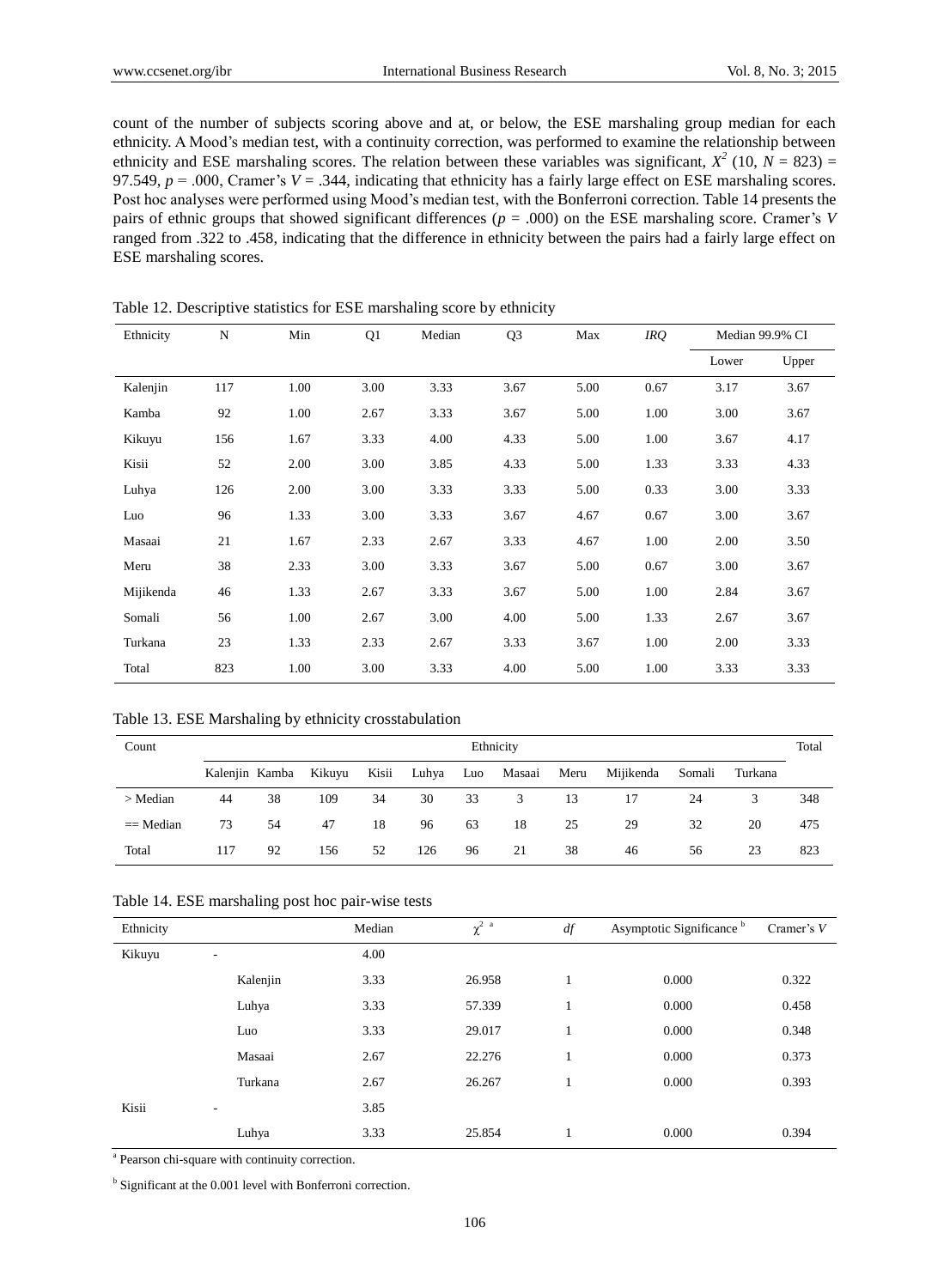## 4.2.2.4 ESE Implementation-People

Table 15 presents the descriptive statistics for ESE implementation-people score for each ethnicity. Table 16 presents a count of the number of subjects scoring above and at, or below, the ESE implementation-people group median for each ethnicity. A Mood's median test, with a continuity correction, was performed to examine the relationship between ethnicity and ESE implementation-people scores. The relation between these variables was significant,  $X^2$  (10,  $N = 823$ ) = 171.027,  $p = .000$ , Cramer's  $V = .456$ , indicating that ethnicity has a very large effect on ESE implementation-people scores. Post hoc analyses were performed using Mood's median test, with the Bonferroni correction. Table 17 presents the pairs of ethnic groups that showed significant differences ( $p = .000$ ) on the ESE implementation-people score. Cramer's *V* ranged from .390 to .648, indicating that the difference in ethnicity between the pairs had a very large effect on ESE implementation-people scores.

| Ethnicity | N   | Min  | Q1   | Median | Q <sub>3</sub> | Max  | IRQ  |       | Median 99.9% CI |
|-----------|-----|------|------|--------|----------------|------|------|-------|-----------------|
|           |     |      |      |        |                |      |      | Lower | Upper           |
| Kalenjin  | 117 | 1.50 | 3.00 | 3.33   | 3.83           | 5.00 | 0.83 | 3.17  | 3.50            |
| Kamba     | 92  | 1.83 | 2.71 | 3.33   | 3.79           | 5.00 | 1.08 | 3.00  | 3.50            |
| Kikuyu    | 156 | 2.17 | 3.67 | 4.17   | 4.50           | 5.00 | 0.83 | 4.00  | 4.33            |
| Kisii     | 52  | 2.33 | 3.50 | 3.92   | 4.33           | 5.00 | 0.83 | 3.50  | 4.33            |
| Luhya     | 126 | 2.33 | 2.83 | 3.17   | 3.33           | 4.83 | 0.50 | 3.00  | 3.17            |
| Luo       | 96  | 1.67 | 2.83 | 3.17   | 3.83           | 5.00 | 1.00 | 3.00  | 3.50            |
| Masaai    | 21  | 1.67 | 2.17 | 3.00   | 3.34           | 4.33 | 1.17 | 2.00  | 3.83            |
| Meru      | 38  | 2.50 | 3.17 | 3.42   | 3.87           | 5.00 | 0.70 | 3.17  | 3.83            |
| Mijikenda | 46  | 1.50 | 2.83 | 3.33   | 3.71           | 4.50 | 0.88 | 2.83  | 3.67            |
| Somali    | 56  | 2.17 | 2.54 | 3.25   | 4.46           | 5.00 | 1.92 | 2.67  | 4.33            |
| Turkana   | 23  | 1.33 | 2.00 | 2.50   | 2.83           | 4.33 | 0.83 | 2.00  | 3.00            |
| Total     | 823 | 1.33 | 3.00 | 3.33   | 4.00           | 5.00 | 1.00 | 3.17  | 3.50            |

Table 15. Descriptive statistics for ESE implementation-people score by ethnicity

|  |  |  | Table 16. ESE implementation-people by ethnicity crosstabulation |
|--|--|--|------------------------------------------------------------------|
|--|--|--|------------------------------------------------------------------|

| Count       |          |       |        |       |       | Ethnicity |    |    |                       |        |         | Total |
|-------------|----------|-------|--------|-------|-------|-----------|----|----|-----------------------|--------|---------|-------|
|             | Kalenjin | Kamba | Kikuyu | Kisii | Luhya | Luo       |    |    | Masaai Meru Mijikenda | Somali | Turkana |       |
| $>$ Median  | 53       | 37    | 133    | 41    | 26    | 36        | 5  | 19 | 21                    | 24     |         | 397   |
| $==$ Median | 64       | 55    | 23     | 11    | 100   | 60        | 16 | 19 | 25                    | 32     | 21      | 426   |
| Total       | 117      | 92    | 156    | 52    | 126   | 96        | 21 | 38 | 46                    | 56     | 23      | 823   |

| Table 17. ESE implementation-people post hoc pair-wise tests |
|--------------------------------------------------------------|
|--------------------------------------------------------------|

|        | Ethnicity                | Median | $\chi^2$ $\,$ $^{\rm a}$ | df                | Asymptotic Significance <sup>b</sup> | Cramer's $V$ |
|--------|--------------------------|--------|--------------------------|-------------------|--------------------------------------|--------------|
| Kikuyu | $\overline{\phantom{a}}$ | 4.17   |                          |                   |                                      |              |
|        | Kalenjin                 | 3.33   | 47.339                   | 1                 | 0.000                                | 0.424        |
|        | Kamba                    | 3.33   | 52.381                   | 1                 | 0.000                                | 0.469        |
|        | Mijikenda                | 3.33   | 28.610                   | 1                 | 0.000                                | 0.390        |
|        | Somali                   | 3.25   | 36.382                   | 1                 | 0.000                                | 0.426        |
|        | Luhya                    | 3.17   | 115.744                  | 1                 | 0.000                                | 0.648        |
|        | Luo                      | 3.17   | 59.218                   | 1                 | 0.000                                | 0.493        |
|        | Masaai                   | 3.00   | 37.181                   | 1                 | 0.000                                | 0.479        |
|        | Turkana                  | 2.50   | 59.314                   | $\mathbf{I}$<br>1 | 0.000                                | 0.595        |
| Kisii  | ۰                        | 3.92   |                          |                   |                                      |              |
|        | Luhya                    | 3.17   | 50.688                   | 1                 | 0.000                                | 0.546        |

<sup>a</sup> Pearson chi-square with continuity correction.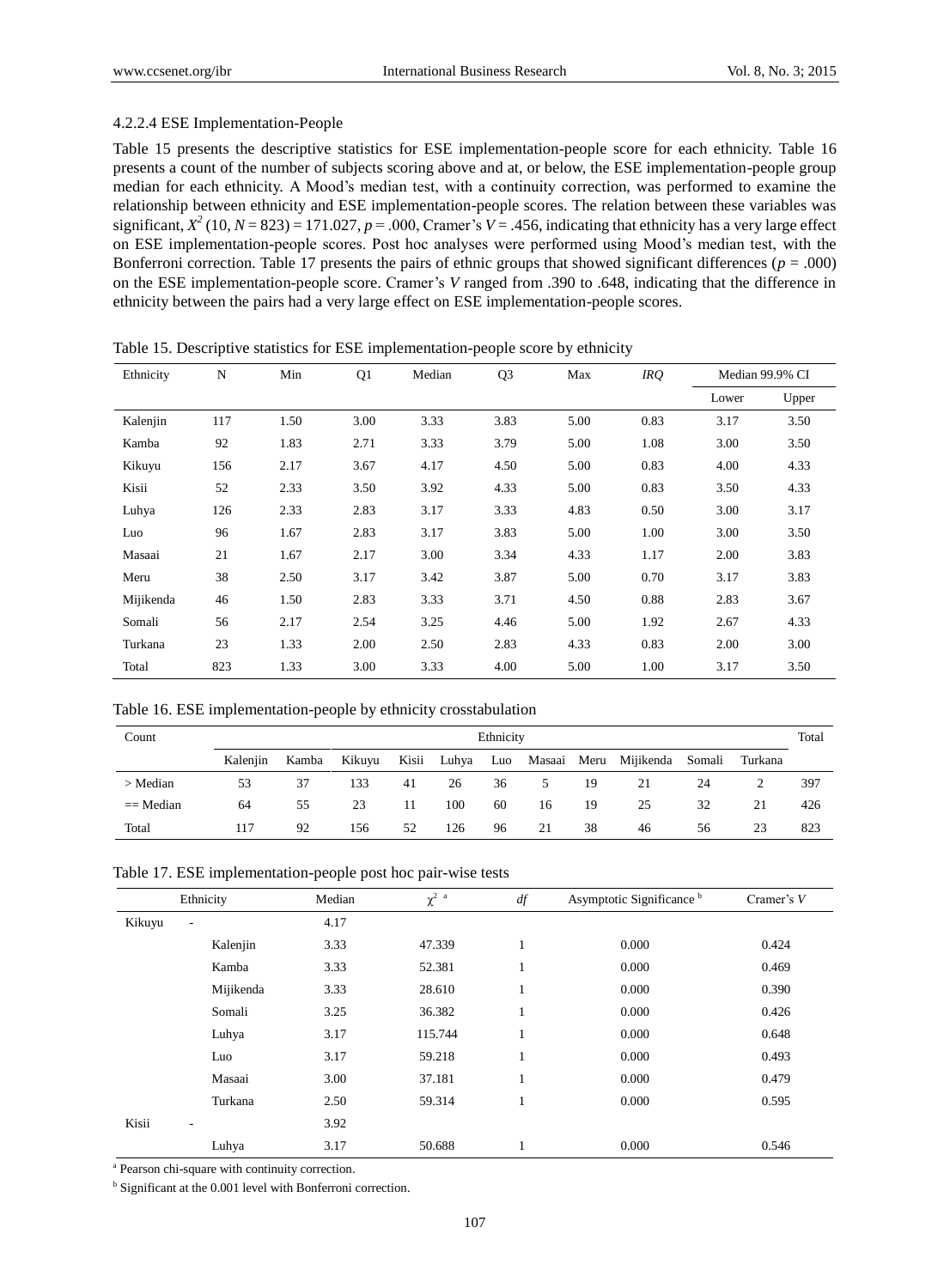#### 4.2.2.5 ESE Implementation-Financial

Table 18 presents the descriptive statistics for the ESE implementation-financial score for each ethnicity. Table 19 presents a count of the number of subjects scoring above and at, or below, the ESE implementation-financial group median for each ethnicity. A Mood's median test, with a continuity correction, was performed to examine the relationship between ethnicity and ESE implementation-people scores. The relation between these variables was significant,  $X^2$  (10,  $N = 823$ ) = 144.829,  $p = .000$ , Cramer's  $V = .419$ , indicating that ethnicity has a large effect on ESE implementation-financial scores. Post hoc analyses were performed using Mood's median test, with the Bonferroni correction. Table 20 presents the pairs of ethnic groups that showed significant differences ( $p = .000$ ) on the ESE implementation-financial score. Cramer's *V* ranged from .404 to .589, indicating that the difference in ethnicity between the pairs had a very large effect on ESE implementation-financial scores.

| Ethnicity | N   | Min  | Q1   | Median | Q <sub>3</sub> | Max  | IRQ  | Median 99.9% CI |       |
|-----------|-----|------|------|--------|----------------|------|------|-----------------|-------|
|           |     |      |      |        |                |      |      | Lower           | Upper |
| Kalenjin  | 117 | 1.00 | 3.00 | 3.67   | 4.00           | 5.00 | 1.00 | 3.33            | 4.00  |
| Kamba     | 92  | 2.00 | 3.67 | 4.00   | 5.00           | 5.00 | 1.33 | 3.67            | 4.33  |
| Kikuyu    | 156 | 2.33 | 4.00 | 4.67   | 5.00           | 5.00 | 1.00 | 4.33            | 4.67  |
| Kisii     | 52  | 1.00 | 3.33 | 4.00   | 4.67           | 5.00 | 1.34 | 3.33            | 4.67  |
| Luhya     | 126 | 2.00 | 3.00 | 3.00   | 3.67           | 5.00 | 0.67 | 3.00            | 3.33  |
| Luo       | 96  | 1.00 | 3.00 | 3.00   | 4.00           | 5.00 | 1.00 | 3.00            | 3.67  |
| Masaai    | 21  | 1.33 | 2.00 | 2.67   | 3.50           | 4.67 | 1.50 | 1.67            | 3.67  |
| Meru      | 38  | 2.67 | 3.00 | 3.67   | 4.33           | 5.00 | 1.33 | 3.00            | 4.33  |
| Mijikenda | 46  | 1.00 | 3.00 | 3.84   | 4.33           | 5.00 | 1.33 | 3.00            | 4.33  |
| Somali    | 56  | 1.00 | 2.33 | 3.00   | 4.50           | 5.00 | 2.17 | 2.67            | 4.00  |
| Turkana   | 23  | 1.67 | 2.67 | 3.33   | 4.00           | 5.00 | 1.33 | 2.67            | 4.00  |
| Total     | 823 | 1.00 | 3.00 | 3.67   | 4.33           | 5.00 | 1.33 | 3.67            | 4.00  |

Table 18. Descriptive statistics for ESE implementation-financial score by ethnicity

|  |  |  | Table 19. ESE implementation-financial by ethnicity crosstabulation |
|--|--|--|---------------------------------------------------------------------|
|  |  |  |                                                                     |

| Count       |                             | Ethnicity |     |    |           |    |    |    |                                      |    |    |     |
|-------------|-----------------------------|-----------|-----|----|-----------|----|----|----|--------------------------------------|----|----|-----|
|             | Kalenjin Kamba Kikuyu Kisii |           |     |    | Luhya Luo |    |    |    | Masaai Meru Mijikenda Somali Turkana |    |    |     |
| $>$ Median  | 45                          | 56        | 122 | 33 | 24        | 28 | 3  | 16 | 23                                   | 18 | 8  | 376 |
| $==$ Median | 72                          | 36        | 34  | 19 | 102       | 68 | 18 | 22 | 23                                   | 38 | 15 | 447 |
| Total       | 117                         | 92        | 156 | 52 | 126       | 96 | 21 | 38 | 46                                   | 56 | 23 | 823 |

|        | Ethnicity                | Median | $\chi^2$ $\,$ $^{\rm a}$ | df | Asymptotic Significance <sup>b</sup> | Cramer's $V$ |
|--------|--------------------------|--------|--------------------------|----|--------------------------------------|--------------|
| Kikuyu | ۰.                       | 4.67   |                          |    |                                      |              |
|        | Kalenjin                 | 3.67   | 42.804                   |    | 0.000                                | 0.404        |
|        | Luhya                    | 3.00   | 95.340                   |    | 0.000                                | 0.589        |
|        | Luo                      | 3.00   | 57.299                   | ı  | 0.000                                | 0.485        |
|        | Masaai                   | 2.67   | 33.432                   | Ŧ. | 0.000                                | 0.454        |
|        | Somali                   | 3.00   | 36.957                   |    | 0.000                                | 0.429        |
| Luhya  | $\overline{\phantom{a}}$ | 3.00   |                          |    |                                      |              |
|        | Kamba                    | 4.00   | 38.256                   |    | 0.000                                | 0.429        |
|        | Kisii                    | 4.00   | 31.347                   |    | 0.000                                | 0.433        |

<sup>a</sup> Pearson chi-square with continuity correction.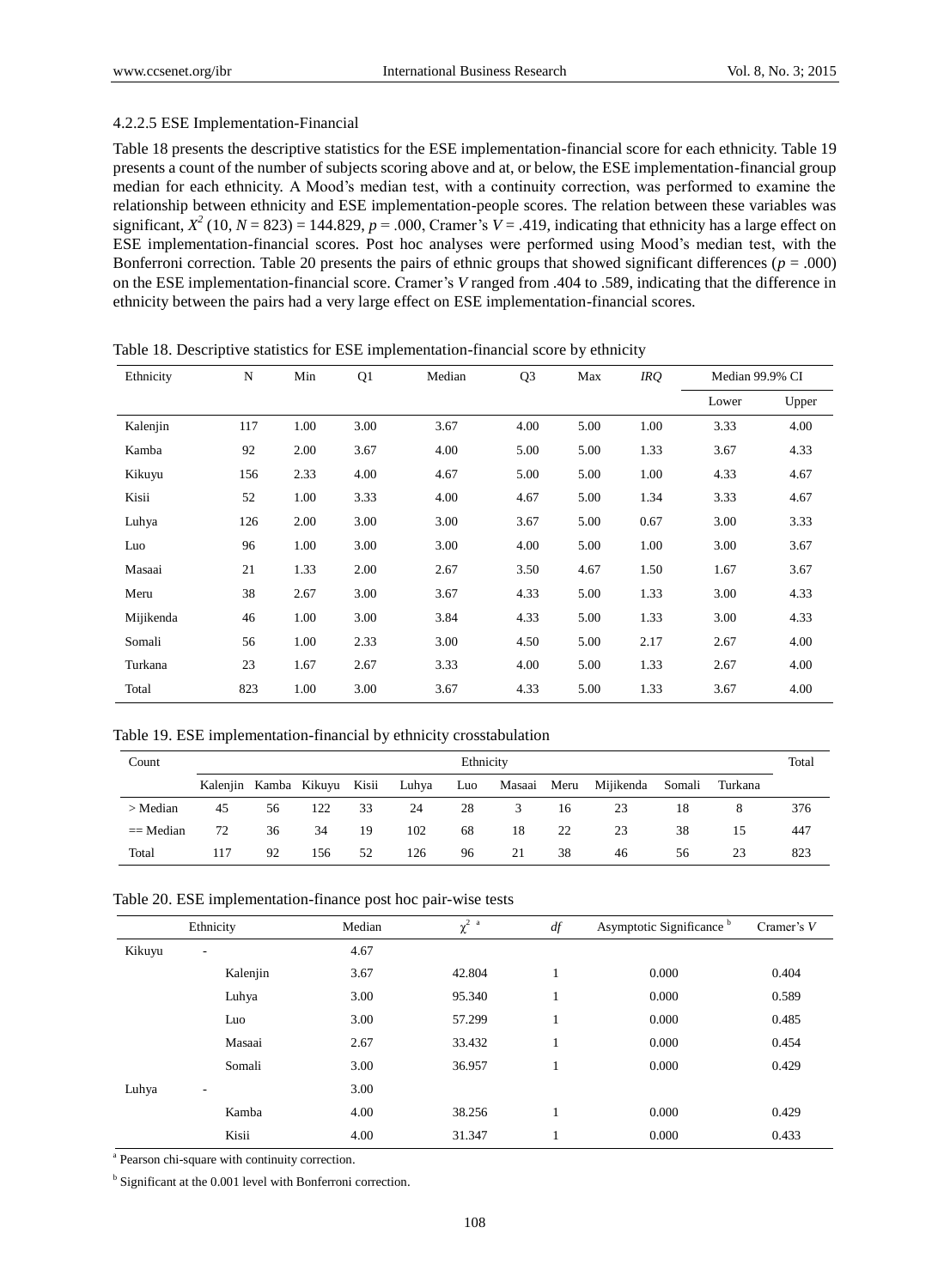#### **5. Discussion**

Studies continue to validate the positive relationship between entrepreneurship rates and economic growth rates and promotion of entrepreneurship remains one of the tools considered to be effective in alleviating poverty (Jooste, 2014). Governments, researchers, and non-governmental organizations continue to devise policies and strategies that potentially stimulate entrepreneurship rate with these strategies and polices having had mixed results in various societies. This has led researchers to question whether intentions towards entrepreneurship are contingent on culture (McGee et al., 2009). This study aims to contribute to this debate by examining differences in entrepreneurial intentions among various ethnic communities. Differences in ESE were examined both at the total ESE score level as well as at the subscale score level.

The first research question explored whether there were differences in total ESE among male youths in the 11 Kenyan ethnic communities. Descriptive analysis of the data revealed there were differences among the ethnic communities in total ESE with the Kikuyu participants having the highest median score of 3.89, followed by the Kisii with a median score of 3.74, while the Turkana participants had the lowest score of 2.58 on a 5-point Likert-like scale. Maasai participants had a low median score of 2.89 as well.

Mood's median test analysis revealed statistically significant differences in total ESE among the communities. Post hoc analysis portrayed that there were statistically significant differences between the Kikuyu participants and the participants from seven other communities: Kalenjin, Somali, Kamba, Luo, Luhya, Masaai, and Turkana. Differences were also observed between the Kisii and participants from two other communities: the Luhya and the Turkana.

The second research question enquired if there were differences in ESE subscale scores for participants from the 11 ethnic communities. A review of descriptive statistics revealed that four communities, Kikuyu, Kisii, Somali and Meru had the highest similar median score of 3.33 on ESE searching with the Turkana having the lowest score of 2.00 while the Maasai and the Kamba had similar low median scores of 2.33. On ESE planning, the Kikuyu and Kisii had the highest median scores of 3.75 while the Turkana and the Maasai had lowest median scores of 2.50 and 2.75 respectively. The Kikuyu similarly had the highest median score on ESE marshaling of 4.00 followed by the Kisii with a score of 3.85. Two communities, the Maasai and the Turkana, had similar lowest scores of 2.67. The same consistency was observed on ESE implementation-people with the Kikiyu having the highest score of 4.17, followed by the Kisii with a score of 3.92. Only the Turkana had a median score less than 3 with its 2.50 score. On ESE implementation-finance, the Kikuyu had the highest score at 4.67, while the Kamba and the Kisii had similar scores of 4.00. Three communities, the Luhya, Luo, and Somali, had the lowest score of 3.00.

Mood's median test analyses were also used to examine whether observed differences among the communities were significant in the five ESE subscales and outcomes revealed statistically significant differences among the groups in each of the five subscales. Post hoc analysis on the ESE searching sub-scale showed that differences exist between the Kamba and seven other communities: the Kikuyu, Kisii, Meru, Somali, Mijikenda, Luhya, and Luo, and also between the Kikuyu and the Turkana. On ESE planning, statistically significant differences were observed between the Luhya and two communities, the Kikuyu and Kisii, while differences were observed between the Kikuyu and five communities: the Kalenjin, Luhya, Luo, Maasai and Turkana on ESE marshaling as well as between the Kisii and the Luhya. Post hoc analysis on ESE implementation-people revealed differences between the Kikuyu and eight communities: the Kalenjin, Kamba, Mijikenda, Somali, Luhya, Luo, Masaai, and Turkana, and also between the Kisii and the Luhya. Finally, post hoc analysis on ESE implementation-finance exposed differences between the Kikuyu and five communities: the Kalenjin, Luhya, Luo, Maasai, and Somali, and also between the Luhya and two communities: the Kamba and Kisii.

Some of the outcomes of the current study are consistent with Ketter's (2014) findings while others are contradictory. The current study found statistically significant differences in total ESE amoung some communities. This is consistent with Ketter's (2014) findings that differences exist in total ESE among various ethnic communities. Ketter (2014) found statistically significant differences in ESE planning, ESE searching, and in ESE implementation-people, indicating consistency with the current study. Although differences were observed in ESE marshaling and in ESE implementation-finance in Ketter (2014), observed differences were not considered meaningful as the effects sizes were less than 0.1. Urban (2006) found statistically significant differences in ESE implementation-finance between Blacks and Indians in South Africa, indicating concurrence with the current study's findings.

#### *5.1 Implications*

Outcomes of this study may have implications in terms of policy strategies needed to promote entrepreneurship in the various Kenyan counties as observed differences call for culture-centric strategies geared towards increasing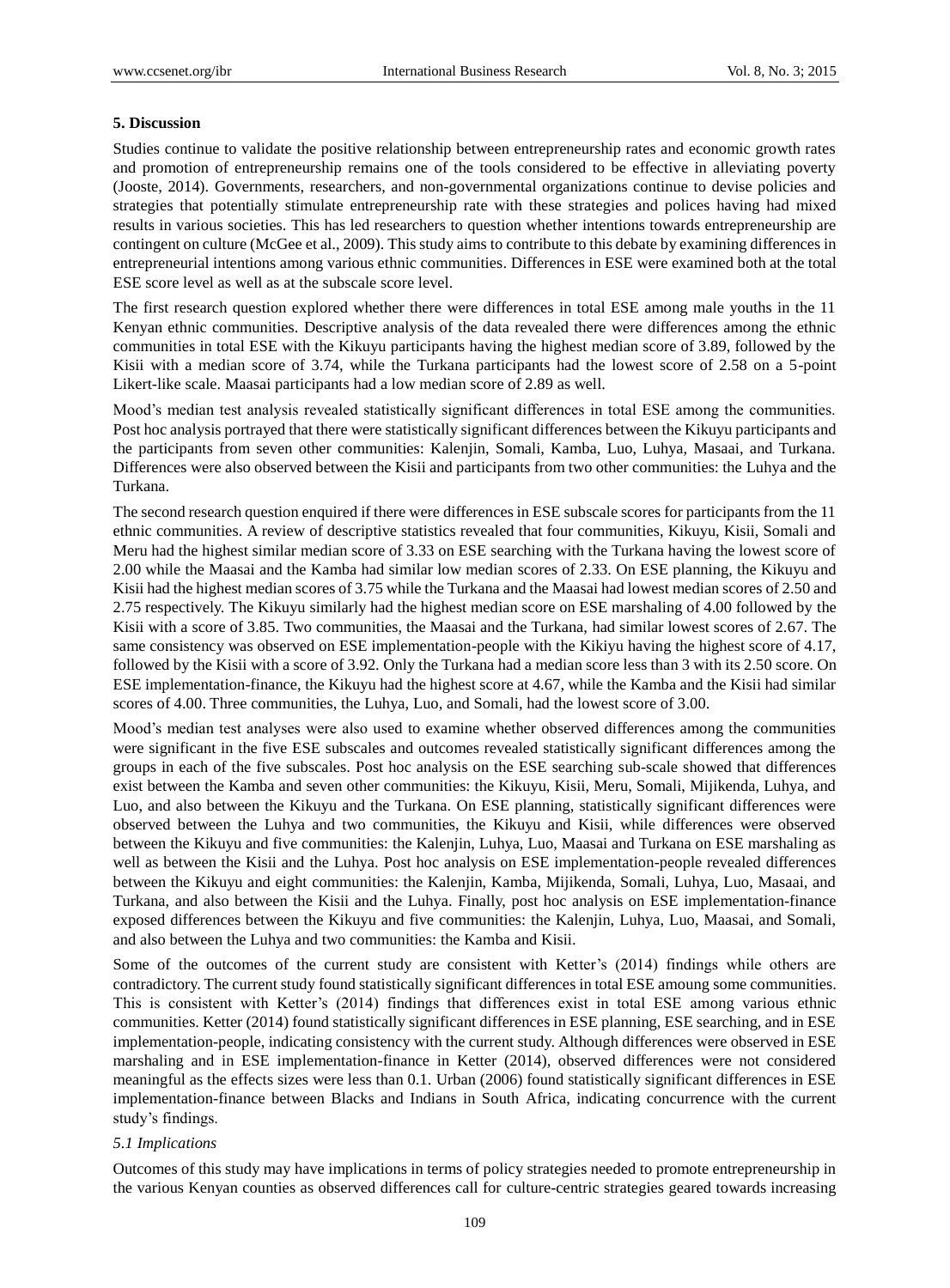the level of confidence in terms of total ESE for some communities while focusing on specific sub-scales in others. For example, the consistently low scores among the Maasai and Turkana participants call for more investment in training members of these ethnic communities in entrepreneurship before providing funding for enterprise establishment. Conversely, the high scores among the Kikuyu and Kisii participants indicates that other supportive mechanisms such as provision of capital may readily promote entrepreneurship in the counties mostly inhabited by these communities. Other measures may include establishment of business incubation centers in communities scoring low on the total ESE as a way of assisting participants from these communities in the venture creation process.

#### *5.2 Conclusion*

Entrepreneurial enterprises are suggested as a means of reducing poverty and increasing economic success for less developed countries. An entrepreneurial self-efficacy (ESE) survey of 823 males between 18 and 35 years of age in Kenya found significant differences among ethnic communities in their perceived ability to successfully accomplish tasks previously associated with entrepreneurial success. The results indicated significant differences among various ethnic communities on total ESE, and on individual subscales of ESE sourcing, ESE planning, ESE marshaling, ESE implementation-people, and ESE implementation-finance. The implications are that resources available to promote entrepreneurial training and education should be targeted to ethnic communities based on increasing entrepreneurial self-efficacy in areas of lower perceived abilities.

#### **References**

- Ajzen, I. (1991). The theory of planned behavior. *Organizational Behavior and Human Decision Processes, 50*(2), 179-211. http://dx.doi.org/10.1016/0749-5978(91)90020-T
- Bandura, A. (1986). The explanatory and predictive scope of self-efficacy theory. *Journal of Clinical and Social Psychology, 4*, 359-373. http://dx.doi.org/10.1521/jscp.1986.4.3.359
- Bosma, N., Wennerkers, S., & Amoros, J. E. (2011). *Global entrepreneurship monitor 2011 extended report: Entrepreneurs and entrepreneurial employees across the globe*. Retrieved from http://www.gemconsortium.org/docs/download/2200
- Box, G. E. P. (1954). Some theorems on quadratic forms applied in the study of analysis of variance problems, I. effect of inequality of variance in the one-way classification. *The Annals of Mathematical Statistics, 25*(2), 290-302. http://dx.doi.org/10.1214/aoms/1177728786
- Brown, M. B., & Forsythe, A. B. (1974). Robust tests for the equality of variances. *Journal of the American Statistical Association, 69*(346), 364-367. http://dx.doi.org/10.2307/2285659
- Chen, C. C., Greene, P. G., & Crick, A. (1998). Does entrepreneurial self-efficacy distinguish entrepreneurs from managers? *Journal of Business Venturing, 13*(4), 295-316. http://dx.doi.org/10.1016/S0883-9026(97)00029-3
- DeNoble, A., Ehrlich, S., & Singh, G. (2007). Toward the development of a family business self-efficacy scale: A resource-based perspective. *Family Business Review, 20*(2), 127-140. http://dx.doi.org/10.1111/j.1741-6248.2007.00091.x
- Faul, F., Erdfelder, E., Lang, A., & Buchner, A. (2007). G\* Power 3: A flexible statistical power analysis program for the social, behavioral, and biomedical sciences. *Behavior Research Methods, 39*(2), 175-195. <http://dx.doi.org/10.3758/BF03193146>
- Gibson, A. D. (2008). Cultural value differences and women-owned businesses in the United States: A preliminary exploration. *The Journal of Applied Business and Economics, 8*(2), 23-34.
- Hofstede, G. (1981). Culture and organization. *International Studies of Management and Organization, 11*(4), 15-41.
- Hofstede, G. (1984). *Culture's consequences: International differences in work related values*. Newbury Park, CA: Sage Publications.
- Hofstede, G. (1987). Cultural dimensions in management and planning. In H. Summer, & Webber (Eds.), *Organizational behavior and the practice of management* (5th ed., pp. 401-422). Glenview, IL: Scott, Foresman, and Co.
- Hofstede, G., Hofstede, G. J., Minkov, M., & Vinken, H. (2008).*Values survey module 2008 manual*. Retrieved from<http://www.geerthofstede.nl/vsm-08>
- House, R. J., Hanges, P. J., Javidan, M., Dorfman, P. W., & Gupta, V. (2004). *Culture, leadership and*